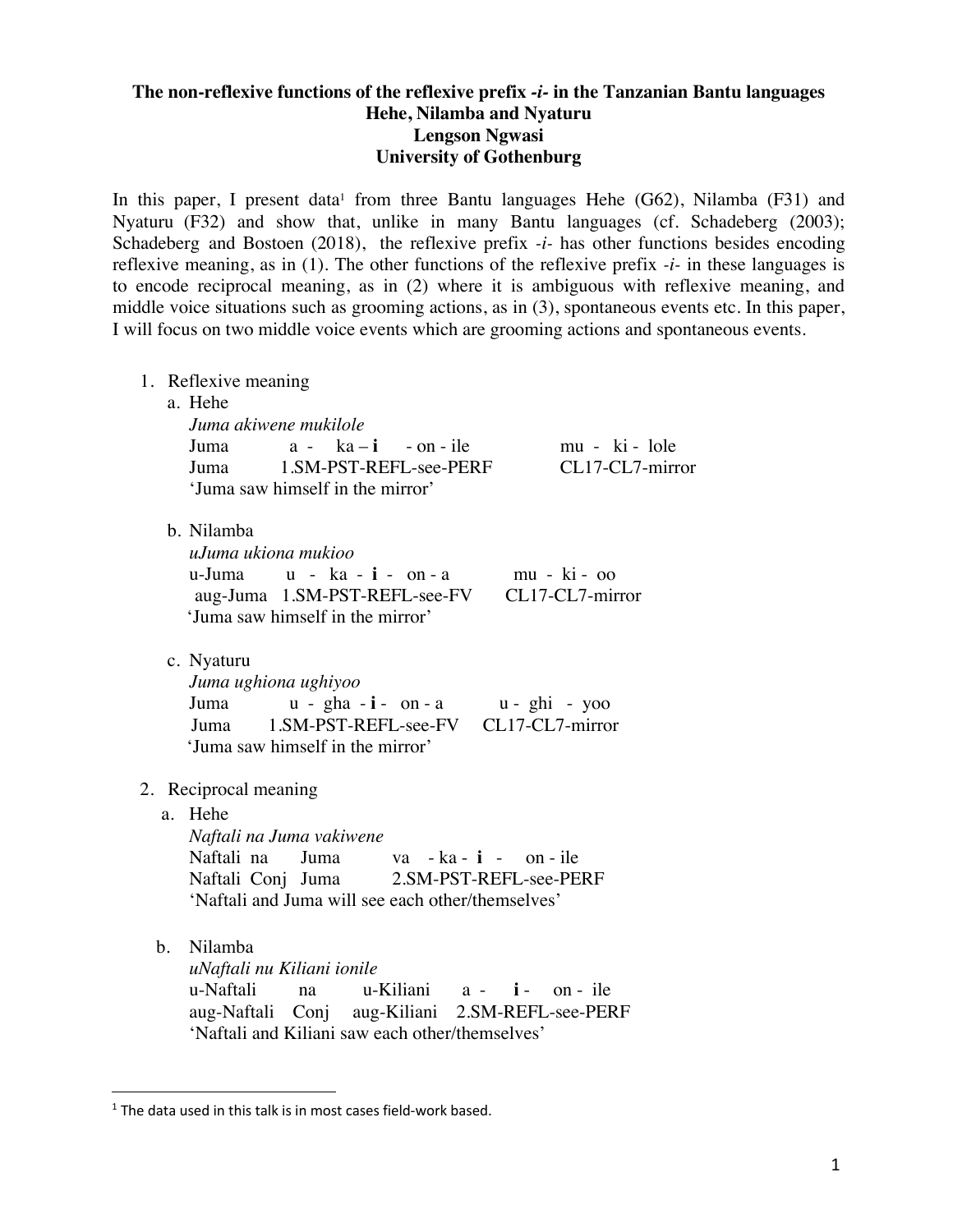c. Nyaturu

*Naftali vina Kiliani vighiona* Naftali vina Kiliani vi - gha - **i** - on - a Naftali Conj Kiliani 2.SM-PST-REFL-see-FV 'Naftali and Kiliani saw each other/themselves'

- 3. Grooming actions
	- a. Hehe

*Juma akiyofwige* Juma a - ka - **i** - ofug-ile Juma 1.SM-PST-REFL-wash-PERF 'Juma washed himself'

b. Nilamba

*uJuma wiyogyile* u-Juma u - **i** - ogy - ile aug-Juma 1.SM-REFL-wash-PERF 'Juma washed himself'

c. Nyaturu

*Juma aghioya* Juma a - gha - **i** - oy - a Juma 1.SM-PST-REFL-wash-FV 'Juma washed himself'

The other functions of the reflexive prefix *-i-* can be explained from a cross-linguistic grammaticalization perspective as leading from reflexive to other functions such as reciprocal and middle voice events (cf. Geniušienè (1987); Heine (2000); Heine and Narrog (2009); Kemmer (1993). For instance, Heine (2000) argues that the grammaticalization from reflexive to other functions in African languages is unidirectional process leading from Nominal > Emphatic reflexive > Reflexive > Reciprocal > Middle > Passive. This grammaticalization chain by Heine (2000) implies that for the reflexive marker to become middle voice marker, it should pass via reciprocal stage. In this paper, in contrast with Heine (2000) grammaticalization cline, I argue that the grammaticalization from reflexive to reciprocal, and the grammaticalization from reflexive to middle should be treated as two independent grammaticalization processes (i) Reflexive > Reciprocal and (ii) Reflexive > Middle. This argument is motivated by Haspelmath (1990) grammaticalization from Reflexive > Anticausative > Passive as well as Fried (2007) on the extension of reflexive markers to spontaneous events.